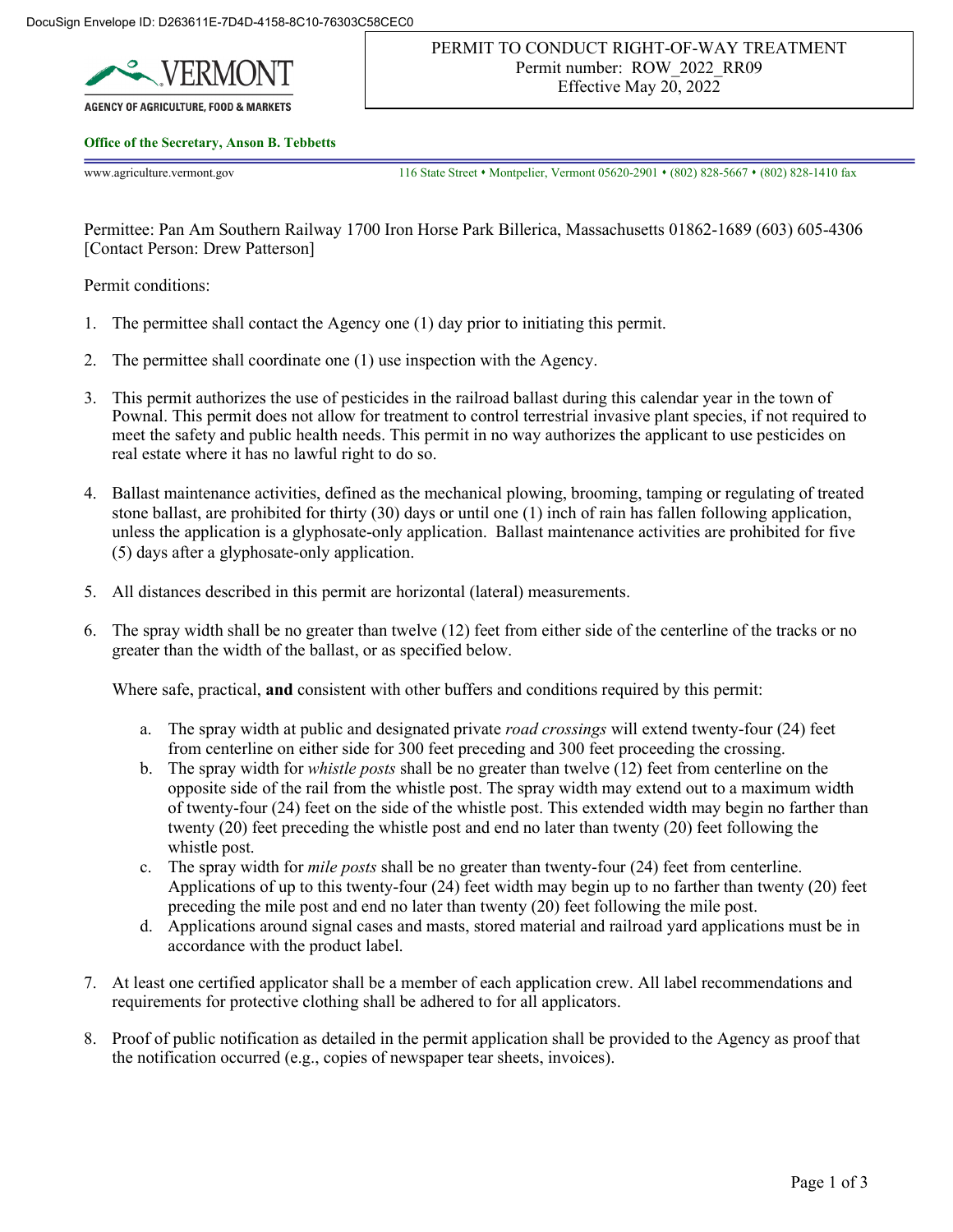- 9. Pesticides shall not enter the waters of the State. Buffers to water are:
	- a. Applications made **parallel** to surface water shall have a visible limit of ten (10) feet from the edge of the water when spraying glyphosate-only products, or a visible distance of fifteen (15) feet when spraying any other permitted products or mixture thereof.
		- i. In areas where the parallel water's edge is less than ten (10) feet, but farther than two (2) feet from the shoulder, only aquatically labeled glyphosate-only applications may be within the railroad tie (tie end-to-tie end).
	- b. Applications made at a surface water **crossing** shall have a visible limit of thirty (30) feet from the water's edge.
	- c. Aquatically-labeled glyphosate products may be applied up to two (2) feet from the edge of water crossings, bridge abutments or culverts containing water, by hy-rail application equipment traveling at two (2) miles per hour
- 10. Public and private water supplies are to be avoided.
	- a. Applications shall not be made within 200 feet of a public drinking water source. For sources supplied by surface water the buffer shall be measured from the shoreline. Surface waters in a source protection area that contribute to the source shall have a buffer of 100 feet.
	- b. Applications shall not be made within 100 feet of private drinking water source; as identified by the Vermont ANR Atlas, through well owner notification to the permittee, or identified in the field.
- 11. A copy of this permit and current maps identifying both public and private water supplies shall be provided to the applicator for use during application.
- 12. Spray reports shall be submitted by the pesticide applicator to the Agency of Agriculture on a weekly basis.

Records may be mailed to:

VAAFM-Public Health Agricultural Resource Management Division 116 State Street, Montpelier, VT 05620

Alternatively, they may be submitted electronically to: [morgan.griffith@vermont.gov](mailto:morgan.griffith@vermont.gov) 

13. The following pesticides may be applied at the rates listed below and in accordance with the label:

| <b>Product name</b>               | <b>EPA</b> registration number | Rate not to exceed                    |
|-----------------------------------|--------------------------------|---------------------------------------|
|                                   |                                | 1 quart per acre in a tank mix        |
| <b>Aquaneat or Roundup Custom</b> | 228-365 / 524-343              | 2 quart per acre if only product used |
|                                   |                                |                                       |
| Esplanade 200 SC                  | 432-1516                       | 4.0 ounces per acre                   |
|                                   |                                |                                       |
| Method 240SL                      | 432-1565                       | 8.0 ounces per acre                   |
|                                   |                                |                                       |
| Oust Extra                        | 432-1557                       | 4.0 ounces per acre                   |